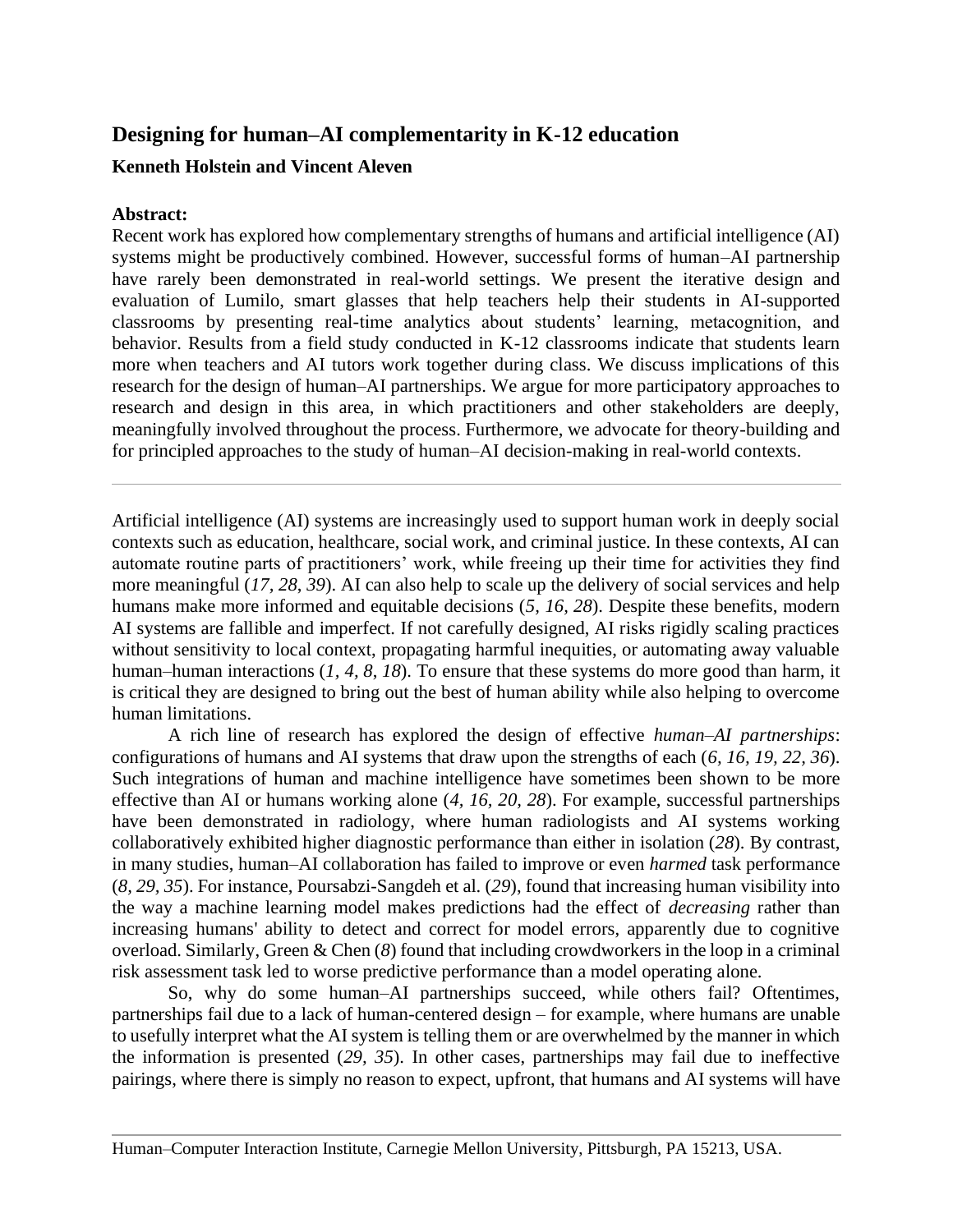complementary strengths to build upon. For example, many null or negative results have come from studies on Amazon's Mechanical Turk, where crowdworkers assist an AI on tasks that truly require expert-level domain knowledge, which we cannot expect an average crowdworker to have (*4, 24*). Finally, as demonstrated in recent work, human–AI partnerships may sometimes *appear* to fail due to inappropriate evaluations. For example, Buçinca et al. (*3*) observed that empirical studies of human–AI partnerships rarely evaluate performance on actual decision-making tasks. Yet commonly used evaluation criteria, such as measuring humans' ability to predict AI decisions in particular instances, provide limited insight into human–AI performance on authentic decisionmaking tasks.

This article presents a case study of an effective human–AI partnership, achieved through human-centered and participatory design, in a challenging context: K-12 education. Successful human–AI partnerships have rarely been demonstrated in real-world social settings. As an example of a domain in which human care for other human beings is central, education represents both a challenging domain and fertile ground for human–AI synergy. Throughout this case study, we illustrate three recommendations for the design of effective human–AI partnerships, which we expect will generalize to similar professional contexts such as healthcare, social work, and criminal justice. These include **(1)** taking a *participatory* approach to research and design, deeply involving practitioners in framing the problems to be addressed and in designing how a partnership will function; **(2)** iteratively measuring and shaping *human–AI decision-making* in real-world contexts; and **(3)** working towards a *theory of complementarity*: an understanding of what complementary strengths humans and AI systems hold in a given context, which can be used to guide the design of systems that combine these strengths.

### CASE STUDY

#### **Background**

Our case study focuses on AI-supported K-12 classrooms, a context in which human teachers and AI systems already work side by side, although not typically in carefully designed partnerships. AI-based tutoring systems have a long history in interdisciplinary research and are increasingly being used in K-12 classrooms (*5*). As students work on complex problem-solving and other learning activities, these systems use AI plan recognition algorithms to respond to individuals' problem-solving strategies, solution paths, and errors. They adapt instruction to individual students' needs, based on real-time models (often machine-learned) that track students' behavior, their knowledge growth, their metacognitive and self-regulated learning abilities, and even their affective states.

Several meta-analyses have shown that AI tutors can help students learn more effectively than other forms of instruction, across a wide range of domains (*5*). However, the role teachers play in K-12 classrooms using AI-based tutoring software remains under-studied (*13, 21, 27*). Prior field studies have found that as students work with the software, teachers, circulating through the classroom, are freed up to provide one-on-one guidance to students in need of additional assistance, e.g., (*13–14, 21, 27, 33*). While these studies give us reason to suspect that teachers play important roles in mediating students' learning with AI-based tutoring software, our scientific understanding of how this mediation plays out in practice is very incomplete. The same can be said for our understanding of how AI systems might be designed to work with teachers more effectively, to support even greater student learning outcomes (*14, 28, 38)*.

The current case study describes the design and field evaluation of a more effective form of human–AI partnership for K-12 classrooms that use AI tutors. While prior research has explored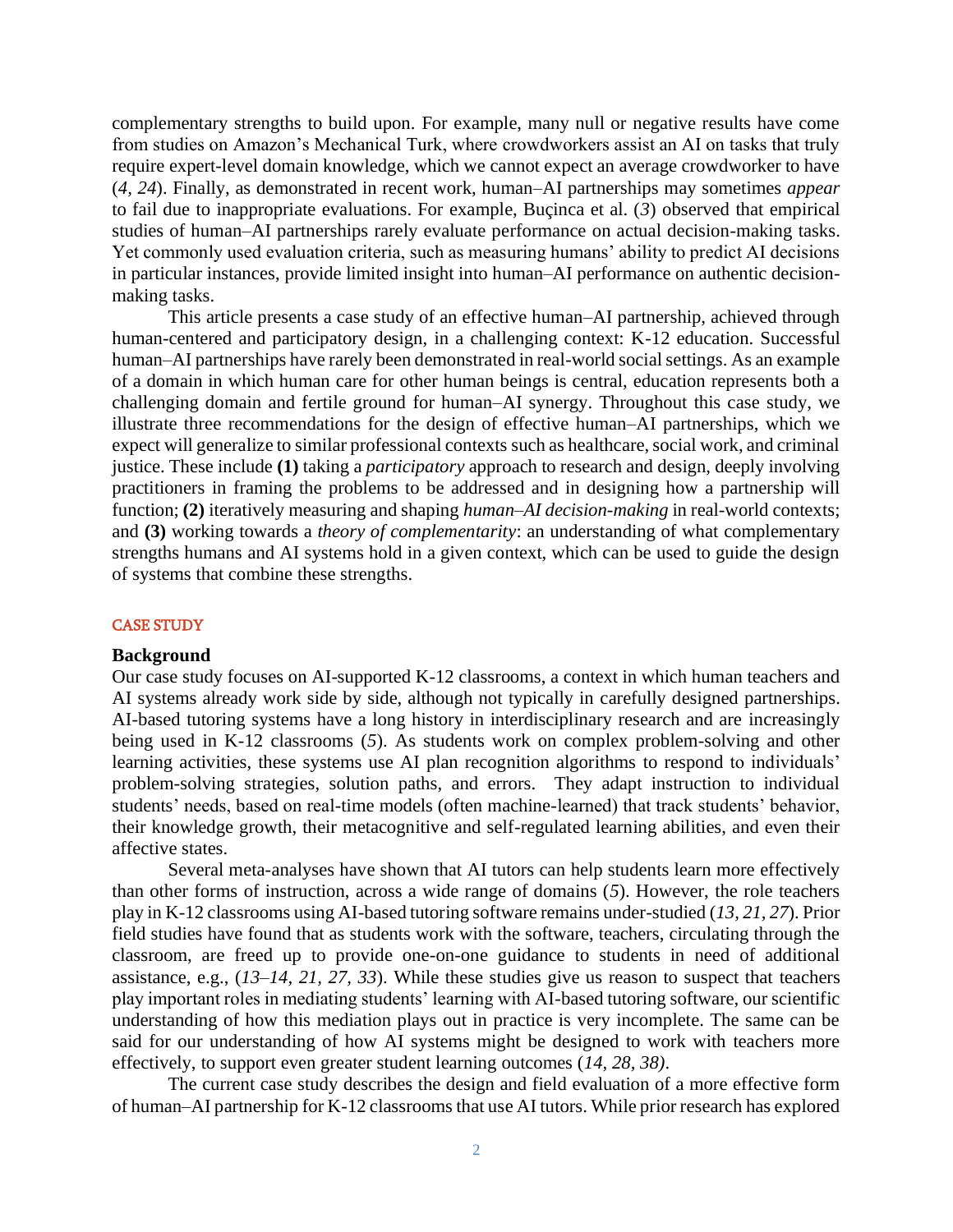the design of tools to support teachers during ongoing classroom instruction – such as learning analytics dashboards and classroom management software (*2, 33*) – this work has rarely targeted contexts in which teachers work alongside AI-provided instruction. Yet AI-supported classrooms raise unique challenges for teachers, and in turn, for the design of teacher support. For instance, AI tutoring software often personalizes the content and pacing of educational activities based on automated inferences about individual students' needs (*32*), which can in turn make it challenging for teachers to keep track of individual students' activities. Furthermore, given that AI tutoring software does not typically coordinate with teachers about how to sequence and pace students' trajectories through the curriculum, conflicts can arise between AI decision-making and a teacher's plans and objectives for the class (*14, 18, 32*).

In line with the first of our recommendations for the design of effective human–AI partnerships (*take a participatory approach to research and design*), a key goal of the current project was to actively involve teachers throughout all phases of the design of a new real-time support tool (*17*). Recent reviews of the literature on teacher support tools have noted that the design of these tools often appears to be guided more by the availability of existing technical solutions (*27, 33*) than by an analysis of what would help teachers the most. However, tools resulting from this approach often present information that teachers find difficult to productively act upon (*14, 33*). Thus, we wanted to begin the current project with a thorough exploration of teachers' information needs, to guide design.

#### **Design and development of Lumilo**

The initial, exploratory phases of the current project spanned a wide range of human-centered and participatory design activities, conducted with K-12 teachers who had previously used AI tutors in their classrooms (*17–18*). These activities included field observations in K-12 classrooms, directed storytelling exercises to understand teachers' past experiences using AI in the classroom, generative card sorting exercises to better understand challenges teachers face during AI-supported class sessions, and speed dating studies to explore multiple potential futures for the role of AI in education. As an example, to find out what information teachers wanted to have about their students in real-time during a class session, unconstrained by their notions of what is technologically feasible, we asked them what "superpowers" they would want (*14, 17*). We found that in teachers' current practice, much of the rich information they take in during AI-supported class sessions comes from "reading the classroom:" actively looking at their students' body language and facial expressions. As such, they emphasized that an effective tool would need to allow them to keep their eyes and ears on the classroom, augmenting rather than distracting from signals already used in their day-to-day practice (*2, 12, 14*).

Building upon the rich findings from these formative research activities, we next conducted an iterative series of design and prototyping studies with teachers. To engage teachers in the codesign process as these prototypes achieved greater technical fidelity and complexity (e.g., using authentic data and machine learned models), it became necessary to innovate on design and prototyping methods (*11–12, 15, 17–18*). For example, we developed a new prototyping method called Replay Enactments (REs). REs embed participants in immersive simulations based on actual data collected from field contexts, to make the consequences of algorithm design decisions more tangible to stakeholders, even if they know very little about AI. During a session, a member of the research team makes live changes to algorithmic elements of a systems' design based on stakeholder feedback (e.g., parameters of a machine-learned model), so they experience the consequences of their requested changes (*11–12, 17–18*). REs can reveal critical issues that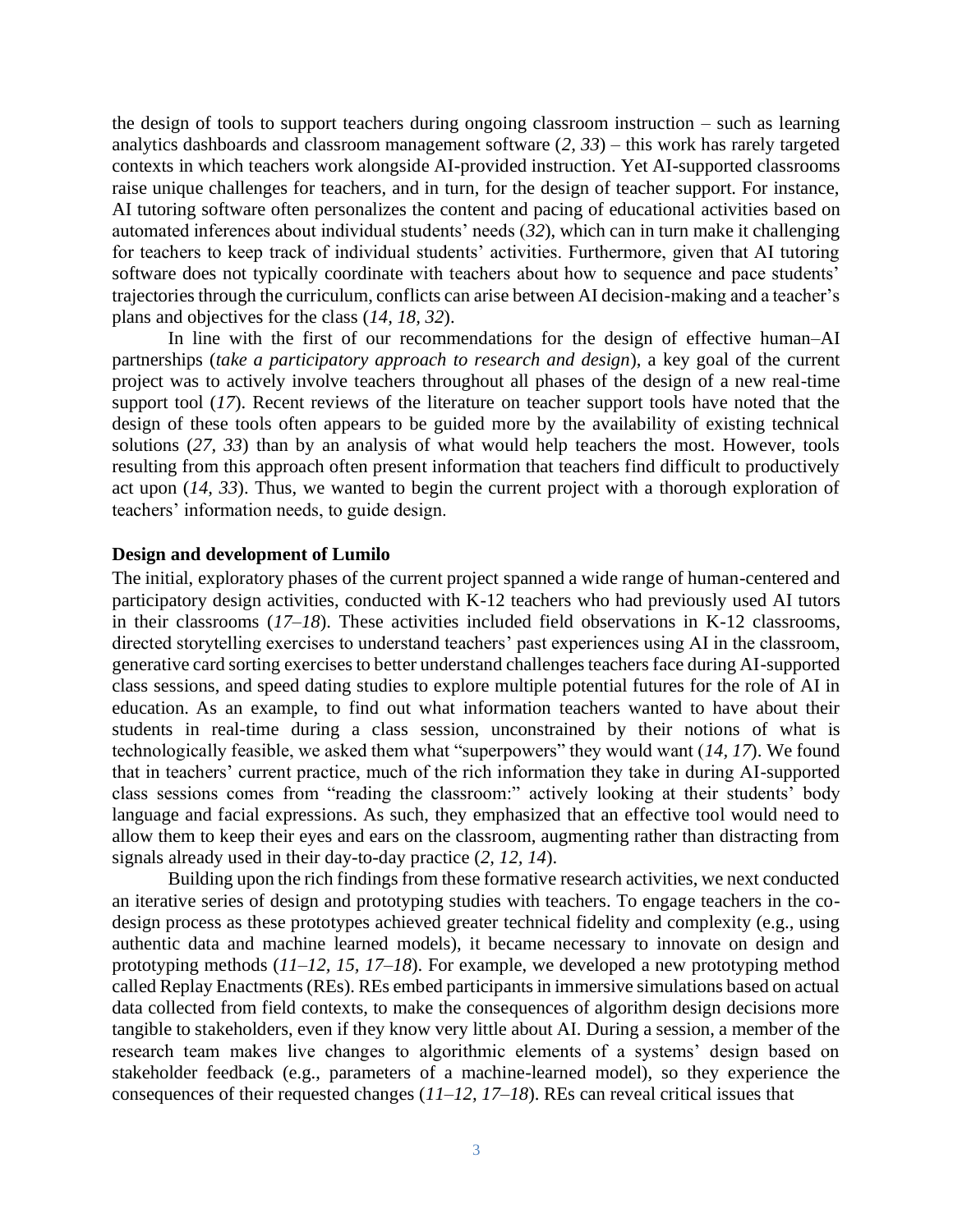

**Fig. 1.** Design mock-ups based on findings from low- to mid-fidelity prototyping sessions; from (*12*). (A) Teacher's default view of the class. Each student has an indicator display floating above their head, and class-level analytics displays are positioned at the front of the class. (B) "Deepdive" screens shown if a teacher 'clicks' on an indicator. Note: student names shown in this figure are fabricated.

conventional prototyping methods cannot surface (e.g., helping design teams observe the interplay between human and AI systems' dynamic decisions and errors). In our project, we ran simulations with teachers in classrooms or computer labs, without students, but with student work replayed in real time on the computer screens, while the teacher, informed by the tool prototype, would act out what they would do if this were a real classroom period. By doing so, we gave teachers a space to iterate on Lumilo's design, without risking harm to actual students in the process.

The prototype that emerged from this iterative design process was a pair of mixed reality smart glasses called Lumilo, which augment teachers' perceptions of student learning, metacognition, and behavior during AI-supported class sessions. When teachers glance across the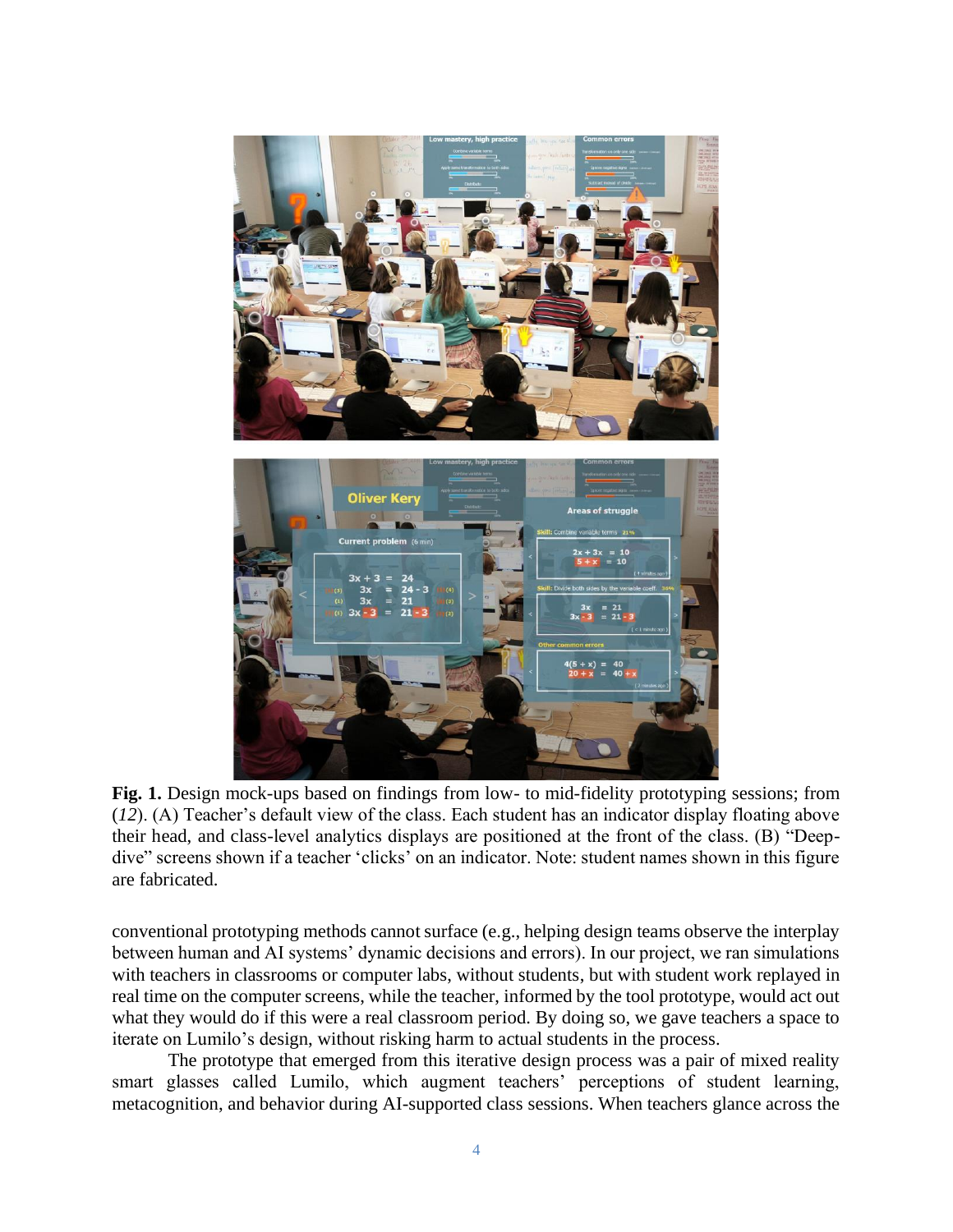room while wearing Lumilo, they can see mixed reality icons floating above each individual student's head (see Figure 1, A). These icons update throughout a class session based on real-time AI models embedded in the tutoring software, alerting teachers to situations in need of their attention. For example, if a student appears unlikely to master certain skills without additional help beyond the software, a red question mark icon would appear over the student's head. With such situations prioritized for teachers, they can make more informed decisions about *whom* to help and *when*.

The use of a wearable, heads-up display – mixed reality smartglasses, implemented using the Microsoft HoloLens – allowed teachers to keep their heads up and their attention focused on the classroom, rather than buried in a screen (*2, 12–13*). In addition to providing information at a glance, Lumilo can also display more detailed information about individual students upon a teacher's request. For example, if the AI tutor diagnoses that a student is struggling with particular skills at a given moment during class, Lumilo would display these diagnoses, together with concrete examples of recent errors the student had made on each skill (see Figure 1, B). Displaying these concrete, "raw" examples alongside the AI system's diagnoses proved to be very important to teachers, who would often use the examples to second guess the system's judgments and try to infer deeper underlying causes of student difficulties – an example of one form of complementarity between the AI and the teacher (*2, 17*).

### **Iterative piloting: Measuring and shaping human–AI decision-making**

Prior to running a large-scale evaluation study with Lumilo in K-12 classrooms, we wanted to ensure that this form of human–AI partnership was likely to have a positive impact on students' learning. As discussed above, the initial designs of Lumilo were largely designed based on *teachers' beliefs* about the classroom situations that most required their attention. However, it is possible that teachers' intuitions are limited in this regard (*15*). Thus, to complement our co-design process, we ran an iterative series of pilot studies in both replayed classrooms (using REs) and live K-12 classrooms. In line with our second recommendation for the design of effective human–AI partnerships (*measure and shape human–AI decision-making in context*), we measured the impacts of particular designs on teachers' decision-making, iteratively refining Lumilo's design with the goal of guiding teacher decision-making in positive directions.

We developed and used Causal Alignment Analysis (CAA), a systematic approach to support the data-driven, outcome-oriented design of teacher–AI systems (*15*). The CAA approach asks technology designers to begin by specifying the educational goals and outcomes they wish to achieve (e.g., improving on particular measures of student learning or engagement), and then to work backwards by sketching out one or more hypothesized causal paths by which those outcomes might be achieved. For example, for a given outcome, a designer might specify (1) hypotheses regarding possible changes in student behavior that could support that outcome, followed by (2) possible changes in teacher behavior that might support the corresponding changes in student behavior, and finally (3) possible ways a teacher-facing AI tool might foster these changes in teacher behavior. These hypothesized causal paths may initially be informed by existing theory and empirical data, where available. When technology prototypes are tested in real-world contexts, data collected from these studies offer an opportunity not only to iterate on the design of the technology itself, but also to question and iterate upon the designer's hypothesized causal paths. By applying CAA over successive iterations, designers can iteratively refine their designs towards achieving their outcomes of interest.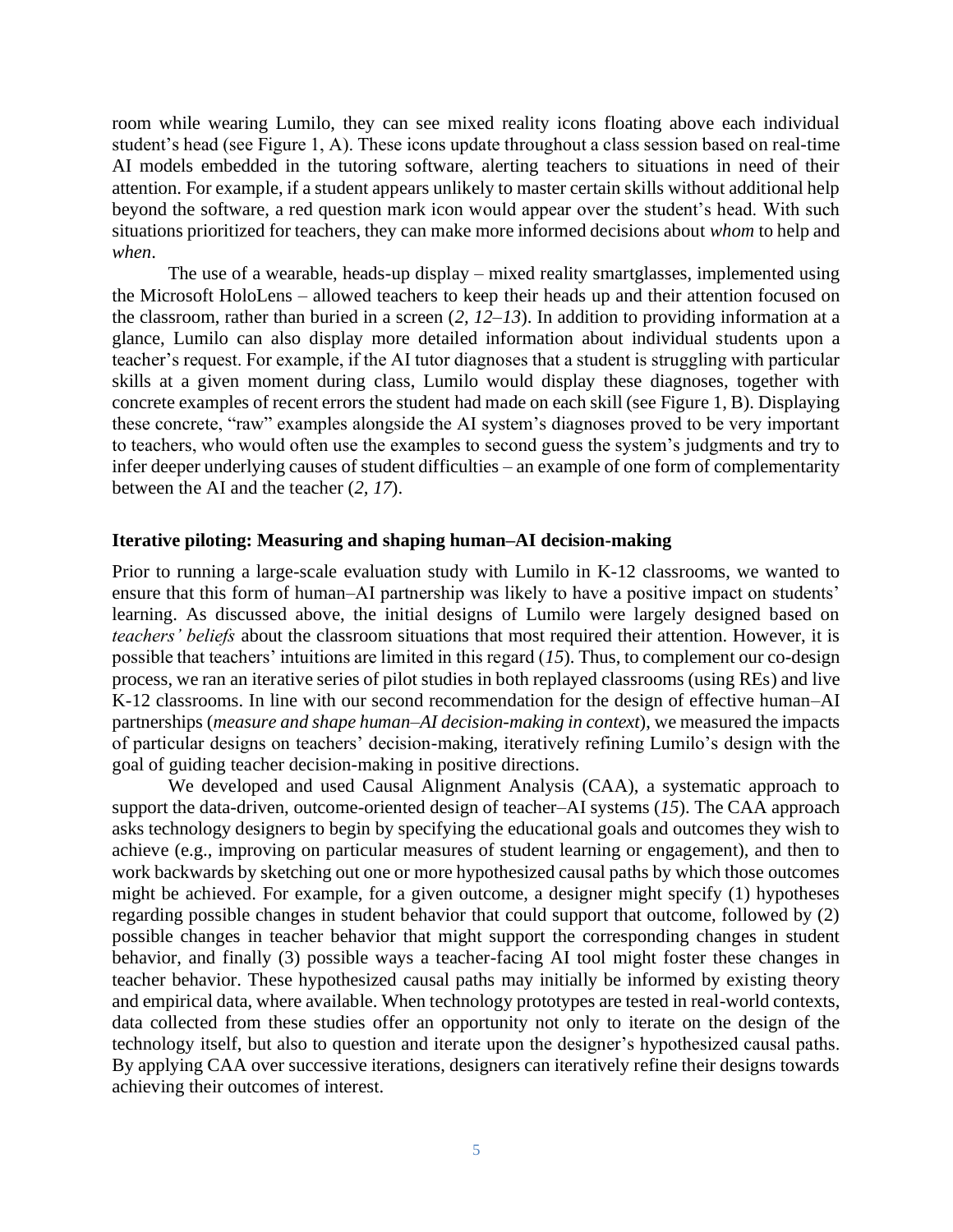Applying CAA in the iterative design of Lumilo meant first making our hypotheses, as researchers and designers, about Lumilo's mechanisms of action *explicit*, and then iteratively prototyping Lumilo in K-12 classrooms. During classroom pilots, we tracked teachers' activities, including how they allocated their time between different students throughout each class session. Using this data, we analyzed whether the tool was having desirable effects with respect to our hypothesized mechanisms of action, while simultaneously evaluating the plausibility of these hypotheses; see (*15*) for details of this analysis. Using CAA, we iteratively refined the design of Lumilo over a sequence of four pilot studies, with a total of 14 teachers, 15 classrooms, and 304 students. In the end, the resulting version of Lumilo appeared to direct teachers' attention where it was most needed in the classroom, as judged by classroom observation and causal modeling of how students learn with AI tutors (*9, 15*).

In line with our third recommendation for the design of effective human–AI partnerships (*work towards a theory of complementarity*), these pilot studies not only enabled design refinement based on quantitative metrics of teacher behavior (*15*), but also enabled rich qualitative observations that grew our understanding of how this human–AI partnership would play out in the real world. In turn, these field observations enabled us to better understand *why* the particular form of teacher–AI partnership facilitated by Lumilo might have a positive impact in the classroom (*9*).

Major themes that emerged from classroom observation were that the glasses helpfully alerted teachers to situations where their attention could be beneficial, and that teachers did indeed make in-the-moment decisions based on complementary data sources. For example, one teacher commented that, without the glasses, *"I wouldn't have known this student was doing this at this time.*" In the moment, teachers would combine what they saw with their own eyes and ears with what the AI system was telling them about their students. As one teacher said, *"I would also use their body language to judge the situation, but the initial [alert] would help, so I know to go over there.*" This use of complementary data often played out in interesting ways. For example, in one particularly memorable case, Lumilo alerted the teacher that a particular 7th grader may be off task in the software. However, based on what the teacher knew about this student, they perceived that this behavior was out of character. Therefore, rather than taking the alert at face value, the teacher initiated a conversation with the student, asking how the student was *feeling* that day. The student revealed that their significant other had broken up with them the weekend before. The teacher, in turn, gave the student permission to "take the day off" from math, if they wished (*9, 17*).

These examples illustrate a form of human–AI complementarity. The AI diagnosed a particular student behavior and alerted the teacher. Based on this information, the teacher then made a rich inference about the latent, underlying *cause* of the behavior, and responded with support and flexibility that an AI tutor could not provide (*2, 17*). More broadly, we observed that teachers often appeared to be very effective in helping students escape unproductive ruts in the AI software, with very brief, minimal guidance. As teachers circulated throughout their classrooms while using Lumilo, they spent an average of about 24 seconds per visit with each student, although teachers often visited the same student multiple times during a class; see (*15, 17*). In many of the cases we observed, rather than providing coaching on the math content itself, teachers complemented the AI tutors' instruction by motivating them to reflect on their activities (e.g., *"So what should you do next?"* or *"Why did you subtract x from the right side?"*), or by providing words of encouragement (e.g., *"I think you got this, you can do [the rest] on your own"*).

### **In-the-wild evaluation study**

As the design iterations converged, we next conducted a study to better understand Lumilo's impacts on teacher behavior and student learning in AI-supported classrooms. We investigated the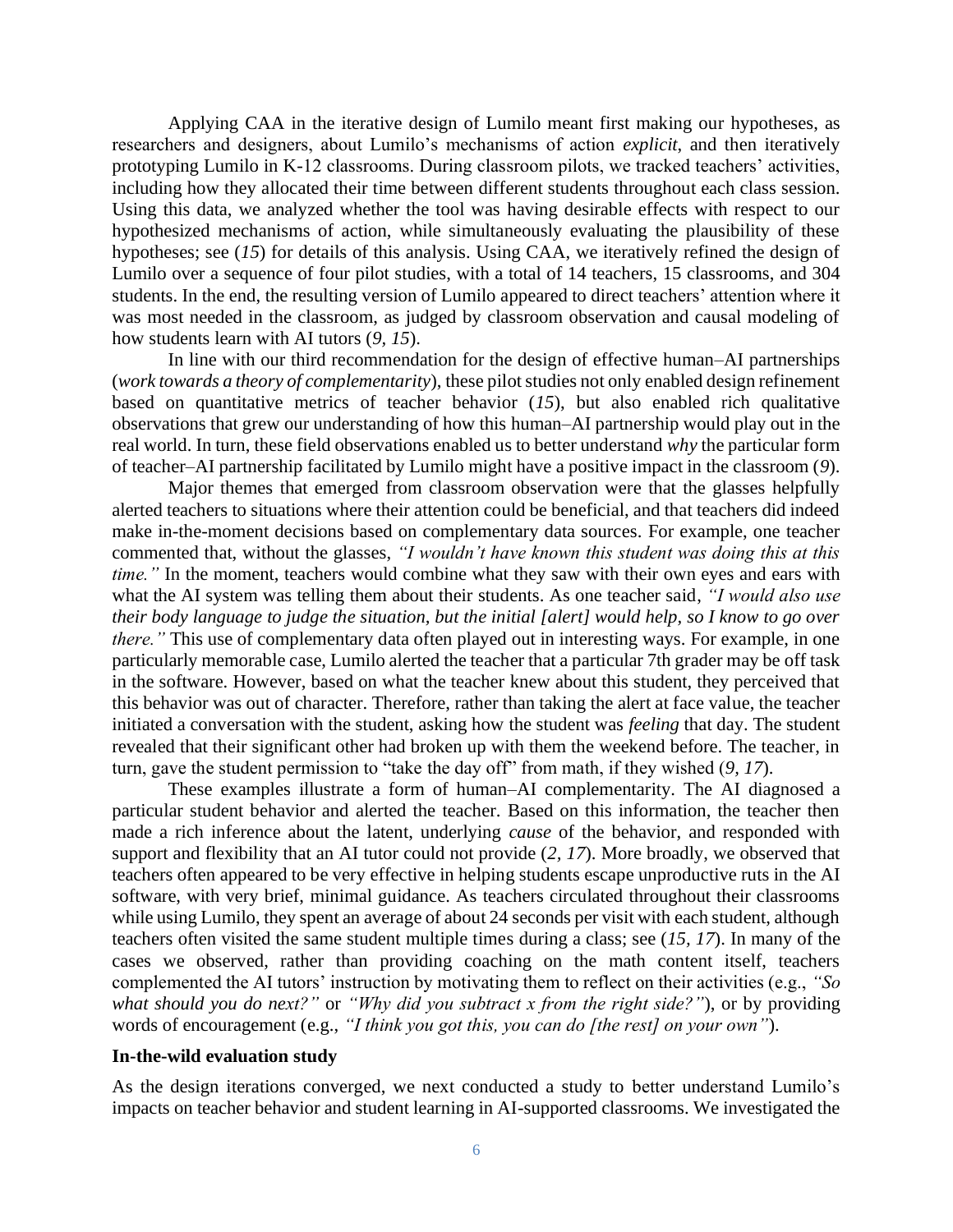hypotheses that a teacher's use of Lumilo would enhance student learning in AI-supported classrooms, compared to helping students (a) without a teacher support tool ("business as usual") and (b) with mixed-reality glasses that provide only weak classroom monitoring support, without analytics. The latter condition made it possible to gauge any motivational or novelty effects that teacher monitoring might have on student learning, as observed in prior empirical work *(13, 35)*, so as to isolate the influence of Lumilo's analytics.

Participants were 343 middle school students, across 18 classrooms, 8 teachers, and 4 schools and school districts; for participant demographics, see (*17*). All participating teachers had previous experience using AI tutors in their classrooms and had at least 5 years of experience teaching math at a middle school level. Classrooms were randomly assigned to one of 3 conditions, stratifying within-teacher. The *No Glasses* condition represented "business as usual" for an AIsupported classroom. Teachers circulated throughout the classroom, peeking over students' shoulders without a teacher support tool. The *Glasses* condition provided a minimal form of classroom monitoring support: the teacher wore a stripped-down version of Lumilo, which did not show any analytics. However, teachers were still able to select individual students using their glasses to peek, at a distance, at what was currently displayed on that student's screen. Finally, in the *Glasses + Analytics* condition, the teacher used the full version of Lumilo. This version offered the remote screen monitoring functionality*,* at-a-glance visual indicators for each student based on real-time analytics, and detail screens indicating where students are struggling, as described above.



**Fig. 2.** Student pre/post learning gains, by experimental conditions ("Glasses + Analytics": Teacher uses Lumilo; from (*16*). "Glasses": Teacher wears reduced version of Lumilo, without analytics; "noGlasses": Teacher does not wear glasses at all). Error bars indicate standard error.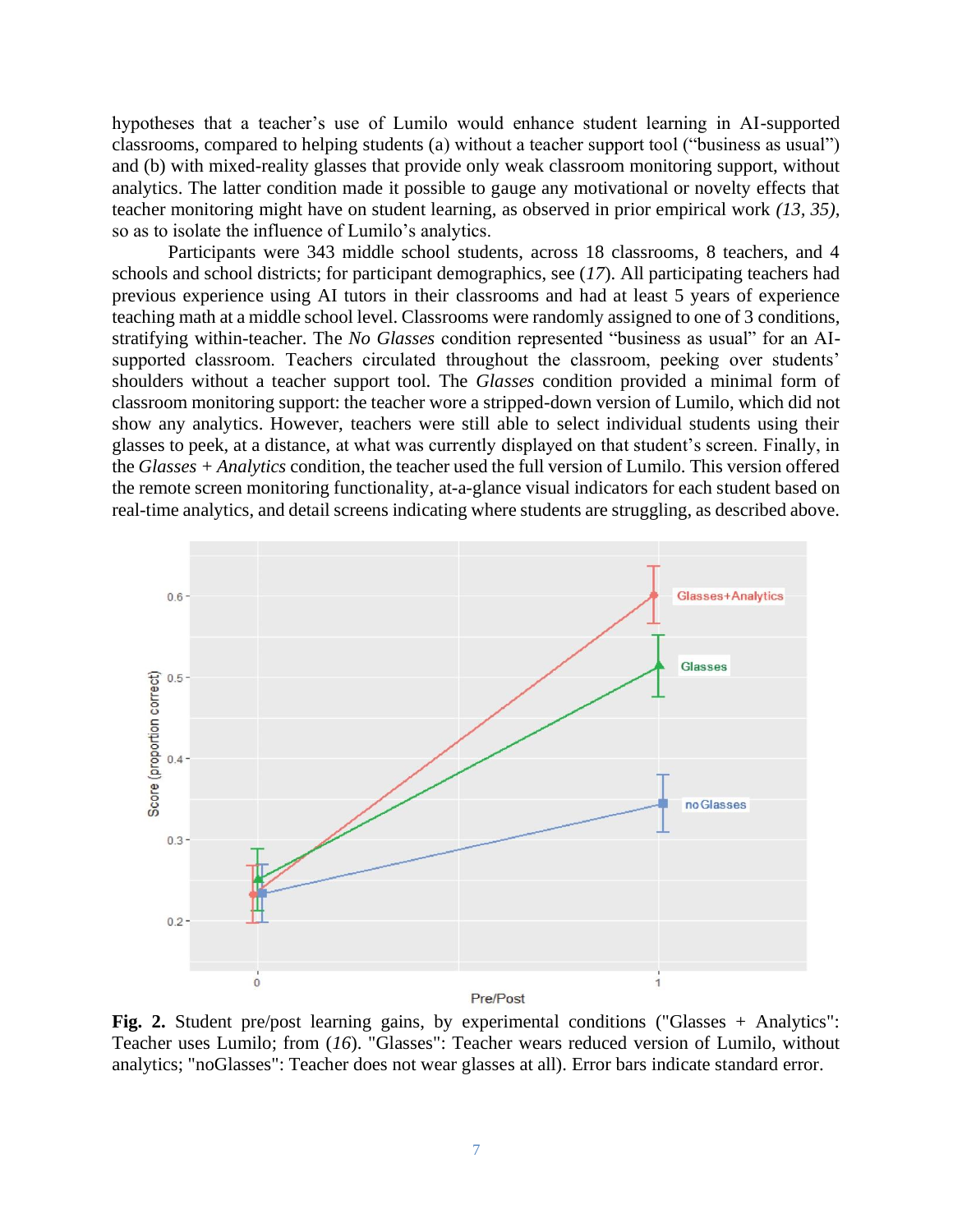The study procedure was the same for all three conditions. Students took a 15-minute pre-test on linear equation solving. Students then worked with Lynnette, an AI tutor for linear equation solving, for two class sessions, while their teacher monitored the class and helped students. Finally, students took a 15-minute post-test. In addition to students' pre- and post-test scores, we tracked process data from individual students' interactions with Lynnette. We also used Lumilo to record a teacher's physical position in the classroom, relative to each student, moment-by-moment via the HoloLens' built-in sensors; see (*15–17*). Fifty-seven students were absent for one or more days of the study and were excluded from further analyses. Data were analyzed for the remaining 286 students, using hierarchical linear modeling; see (*16*) for details.

Analysis of the pre- and post-tests supported both of our hypotheses. First, a teacher's use of Lumilo enhances student learning, compared with business-as-usual for AI-supported classrooms, a high-bar control condition considering prior positive results regarding the effectiveness of AI tutoring software (*5*). Second, a teacher's use of real-time analytics had a positive effect on student learning, *above and beyond* any effects of the minimal classroom monitoring support provided in the *Glasses* condition. Thus, part of Lumilo's benefit was due to its real-time analytics, and part of it was due to the mere use of the glasses, even without any advanced analytics (see Figure 2). This was the first experimental study in the literature to demonstrate that a teacher–AI partnership, facilitated by real-time analytics from AI tutors, can enhance student learning outcomes.



**Fig. 3.** Teacher attention allocation (in seconds) plotted by pretest scores, across 286 students. Lines indicate model mean values for each experimental condition; shaded regions indicate standard error; overlapping shaded regions indicate overlapping standard errors.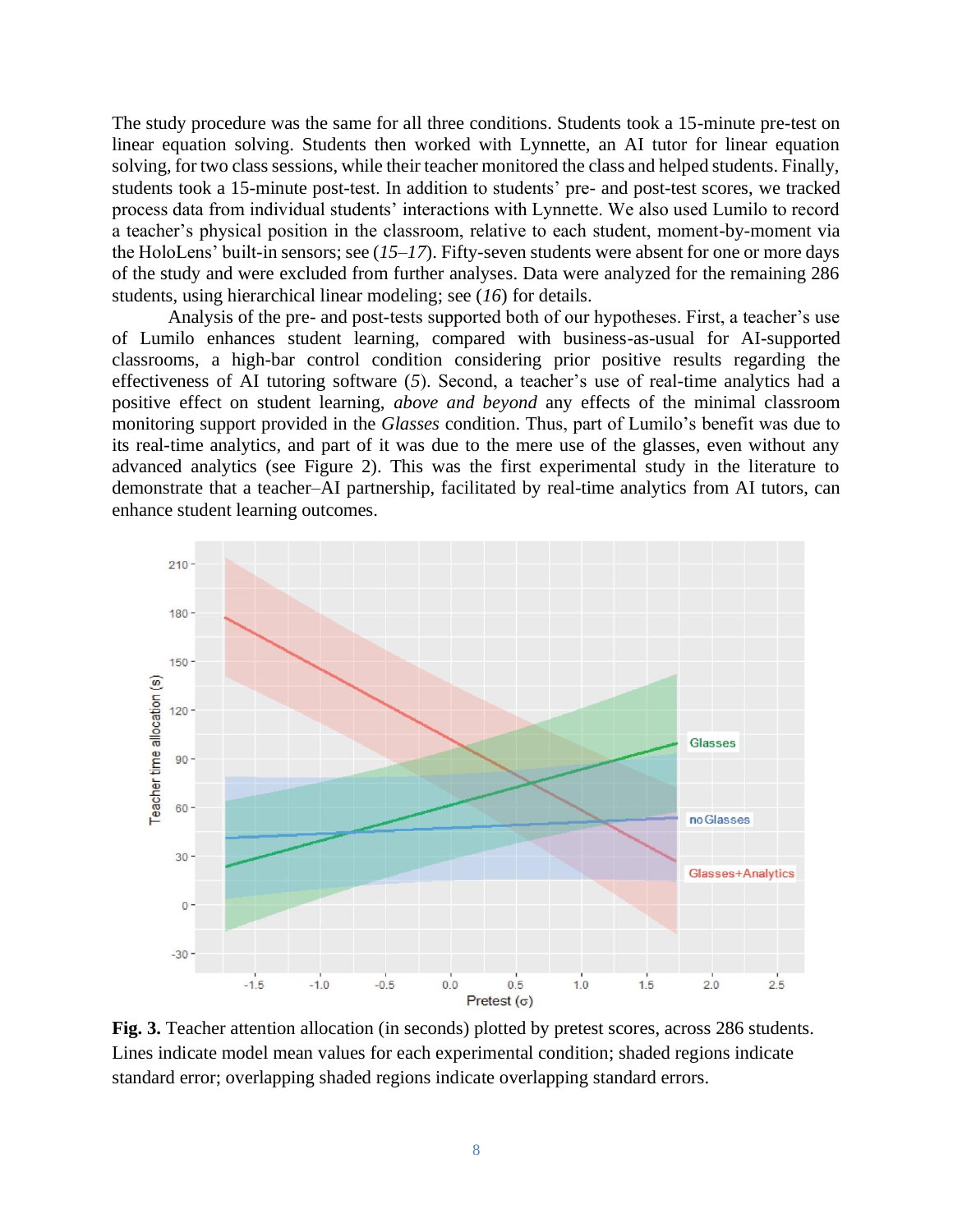To better understand the mechanisms by which this effect may have arisen, we examined how teachers' allocation of time, across students of varying incoming knowledge, was influenced by experimental condition. We found that, compared with the *Glasses* and *No Glasses* conditions, teachers in the *Glasses + Analytics* condition tended to spend much more of their time working with students coming in with lower initial knowledge (as measured by the pre-test); see Figure 3. In turn, students with lower pre-test scores enjoyed greater growth in the Lumilo condition than in the other conditions, whereas those with high pre-test scores were not affected. In both the *Glasses* and *No Glasses* conditions, we observed the "rich get richer" trends that are sometimes observed in AI-supported classrooms and in education more generally: students coming in with higher initial knowledge tend to benefit more from working with the tutor (*30*). However, in the *Glasses + Analytics* condition, teachers' use of Lumilo attenuated these trends, reducing knowledge differences between students at post-test (see Figure 4). The notion that redirecting teachers' attention during personalized class sessions might benefit students' learning has found correlational support in prior studies (e.g., *13, 15, 26, 35*), yet had not received experimental support until the current study. Considering that the overall time a teacher can spend per student during these class sessions is still quite small, these results suggest that a little can go a long way, in terms of individualized teacher attention, especially when timely and targeted with the help of AI. For a more detailed report on these analyses, see (*16*).



**Fig. 4.** Student posttest scores plotted by pretest scores, across 286 students. Lines indicate model mean values for each experimental condition; shaded regions indicate standard error; overlapping shaded regions indicate overlapping standard errors.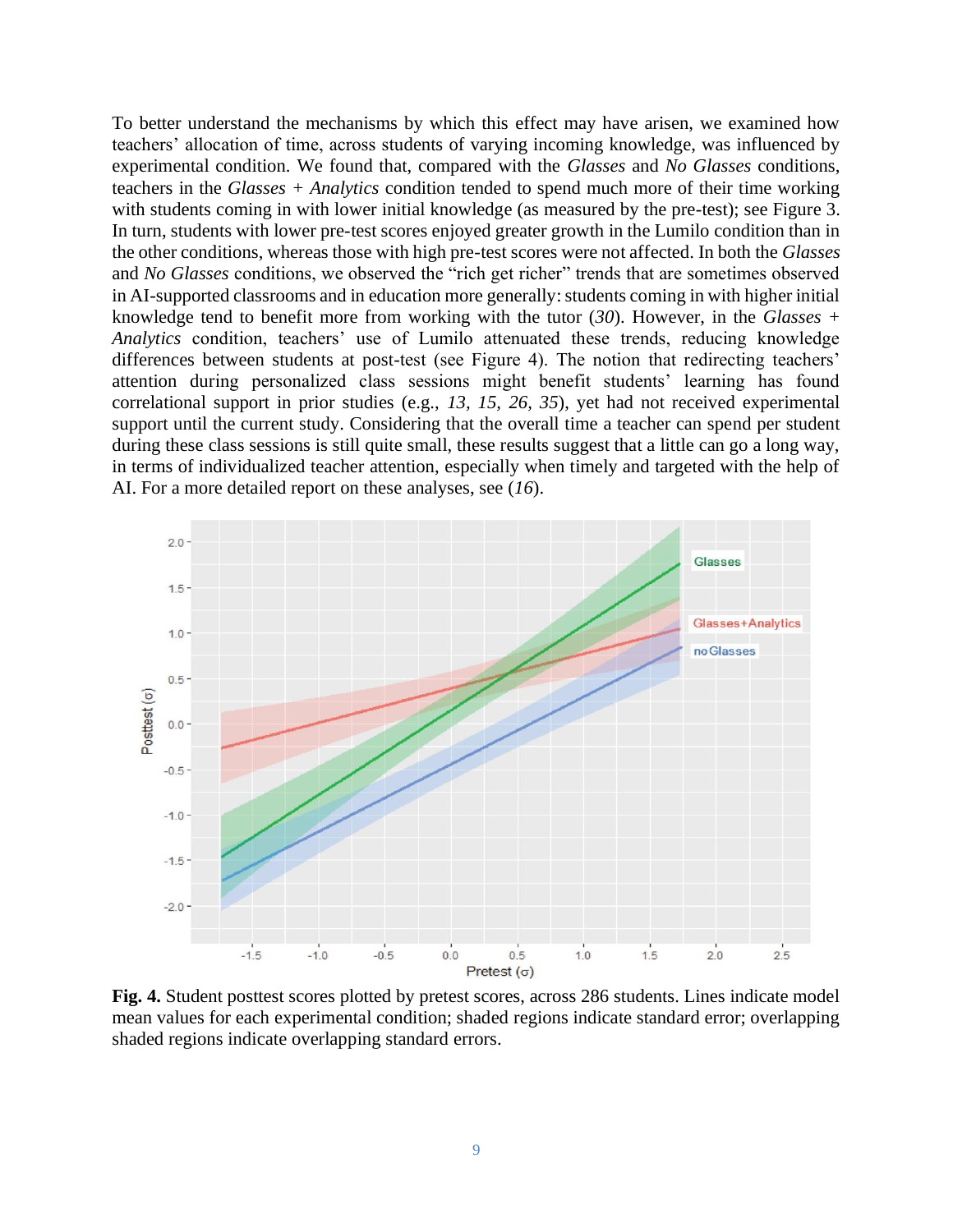#### **DISCUSSION**

Our case study illustrates the design and evaluation of a successful human–AI partnership in a challenging real-world context: K-12 education. While AI has shown great potential to enhance learning and teaching in K-12, the work of human teachers has been recognized as unlikely to be fully automated (*7, 24*). We concur: as in other care-based professions where relationship building is central, AI systems appear to have the greatest potential for positive impact where they are designed to *augment* and *complement* the abilities of human practitioners. In the Lumilo project, we took a participatory approach to research and design, deeply engaging teachers both in framing the challenges to be addressed through an improved partnership and in shaping how this partnership would function. Through iterative piloting in live K-12 classrooms, we observed the interplay of human and AI decision-making under real-world conditions, refining the design of Lumilo based on our observations to shape human–AI decision-making in more positive directions. Throughout this process, we worked to develop our understanding of what complementary strengths human teachers and AI tutors hold in our context, and how Lumilo's design might be optimized to effectively combine these strengths.

We view these components – taking a participatory approach to research and design, measuring and shaping human–AI decision-making in context, and working towards a theory of complementarity – as essential ingredients in the design of effective human–AI partnerships, both within and beyond the domain of education. Accordingly, to advance scientific and design progress in this area, we highlight three broad recommendations for future research. First, to support the development of human–AI partnerships that are aligned with real-world needs and work practices, it is critical to engage practitioners throughout the entire design and development lifecycle for a new technology. However, deeply involving practitioners becomes challenging when designing data-driven AI systems, given that practitioners may know very little about AI. The current case study illustrates the value of developing new design and prototyping methods. However, further research is urgently needed to develop new technical and design methods that can meaningfully engage non-technical stakeholders in understanding and working with AI as a design material, e.g., see (*12, 40*). Second, to support more reliable scientific and design insight into the behavior and dynamics of human–AI partnerships, future research should strive to study these systems in realworld contexts, with authentic tasks and relevant human experts. Although the use of artificial tasks and contexts may appear convenient, recent work has demonstrated that results from such studies often fail to translate to the real-world settings for which partnerships are intended, e.g., see (*4–5, 25*). Third, to support cumulative scientific progress and more systematic design exploration in this area, future research should work to develop and build upon both domaingeneral and domain-specific *theories of human–AI complementarity*. While we have begun to pursue this direction within the current case study, theory formation remains a critical open direction for the field, e.g., see (*5, 10, 17, 37*).

### **References**

- 1. A. Alkhatib, M. Bernstein, Street-level algorithms: A theory at the gaps between policy and decisions. *Proc. ACM CHI Conference*. 1-13 (2019).
- 2. P. An, K. Holstein, B. d'Anjou, B. Eggen, S. Bakker, The TA framework: Designing realtime teaching augmentation for K-12 classrooms. *Proc. ACM CHI Conference*. 1-17 (2020).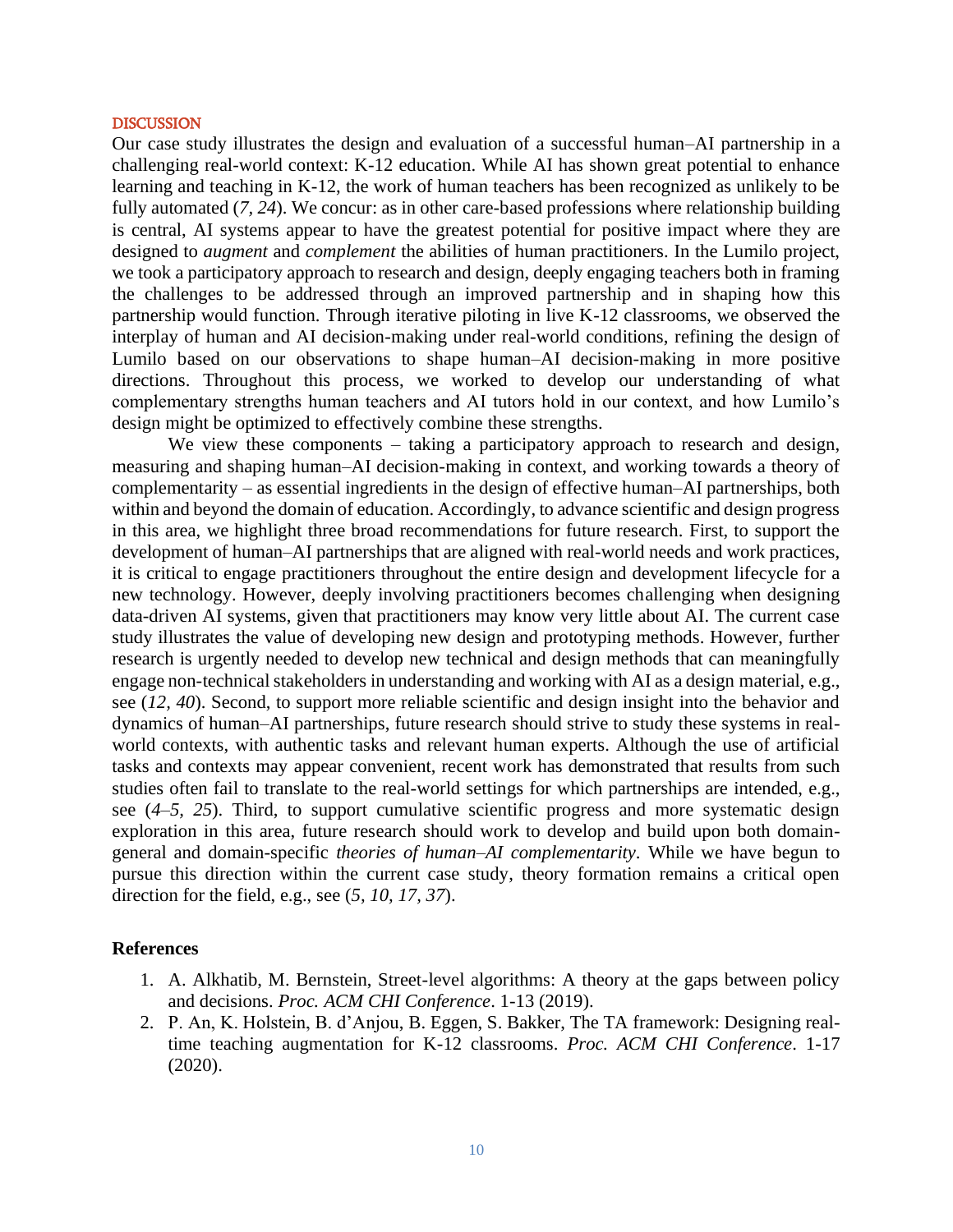- 3. Z. Buçinca, P. Lin, K. Z. Gajos, E. L. Glassman, Proxy tasks and subjective measures can be misleading in evaluating explainable AI systems." *Proc. ACM IUI Conference*. 454- 464. (2020).
- 4. M. De-Arteaga, R. Fogliato, A. Chouldechova, A case for humans-in-the-loop: Decisions in the presence of erroneous algorithmic scores. *Proc. ACM CHI Conference.* 1-12 (2020).
- 5. B. du Boulay, Artificial intelligence as an effective classroom assistant. *IEEE Intelligent Systems*, 31(6), 76-81 (2016).
- 6. D. C. Engelbart, "Augmenting human intellect: A conceptual framework" (Menlo Park, CA, 1962).
- 7. C. B. Frey, M. A. Osborne. "The future of employment: How susceptible are jobs to computerisation" (Univ. of Oxford, 2013) .
- 8. B. Green & Y. Chen. "Disparate interactions: An algorithm-in-the-loop analysis of fairness in risk assessments." *Proc. ACM FAccT Conference*. 90-99 (2019).
- 9. K. Holstein, "Designing real-time teacher augmentation to combine strengths of human and AI instruction," thesis, *Carnegie Mellon University,* Pittsburgh, PA (2019).
- 10. K. Holstein, V. Aleven, N. Rummel, A conceptual framework for human–AI hybrid adaptivity in education. *Proc. AIED Conference* (2020).
- 11. K. Holstein, E. Harpstead, R. Gulotta, J. Forlizzi, Replay Enactments: Exploring possible futures through historical data. *Proc. ACM DIS Conference* (2020).
- 12. K. Holstein, G. Hong, M. Tegene, B. M. McLaren, V. Aleven, The classroom as a dashboard: co-designing wearable cognitive augmentation for K-12 teachers. *Proc. LAK Conference*. 79-88 (2018).
- 13. K. Holstein, B. M. McLaren, & V. Aleven, SPACLE: Investigating learning across virtual and physical spaces using spatial replays. *Proc. LAK Conference*. 358-367 (2017).
- 14. K. Holstein, B. M. McLaren, V. Aleven. Intelligent tutors as teachers' aides: Exploring teacher needs for real-time analytics in blended classrooms. *Proc. LAK Conference*. 257- 266 (2017).
- 15. K. Holstein, B. M. McLaren, V. Aleven, Informing the design of teacher awareness tools through causal alignment analysis. In *Proc. ICLS Conference.* 104-111 (2018).
- 16. K. Holstein, B. M. McLaren, V. Aleven, Student learning benefits of a mixed-reality teacher awareness tool in AI-enhanced classrooms. *Proc. AIED Conference*. 154-168 (2018).
- 17. K. Holstein, B. M. McLaren, V. Aleven, Co-designing a real-time classroom orchestration tool to support teacher–AI complementarity. *Journal of Learning Analytics*. 27-52 (2019).
- 18. K. Holstein, B. M. McLaren, V. Aleven, Designing for complementarity: Teacher and student needs for orchestration support in AI-enhanced classrooms. *Proc. AIED Conference*. 157-171 (2019).
- 19. E. Horvitz, T. Paek, Complementary computing: policies for transferring callers from dialog systems to human receptionists. *Proc. UMUAI*. 159-182 (2007).
- 20. E. Kamar, Directions in hybrid intelligence: Complementing AI systems with human intelligence. *Proc. IJCAI*. 4070-4073 (2016).
- 21. A. Kessler, M. Boston, M. K. Stein, Exploring how teachers support students' mathematical learning in computer-directed learning environments. *Information and Learning Sciences.* 121(1/2), 52-78 (2019)*.*
- 22. J. C. Licklider, Man-computer symbiosis. *IRE Trans. on Human Factors in Electronics*. 4- 11 (1960).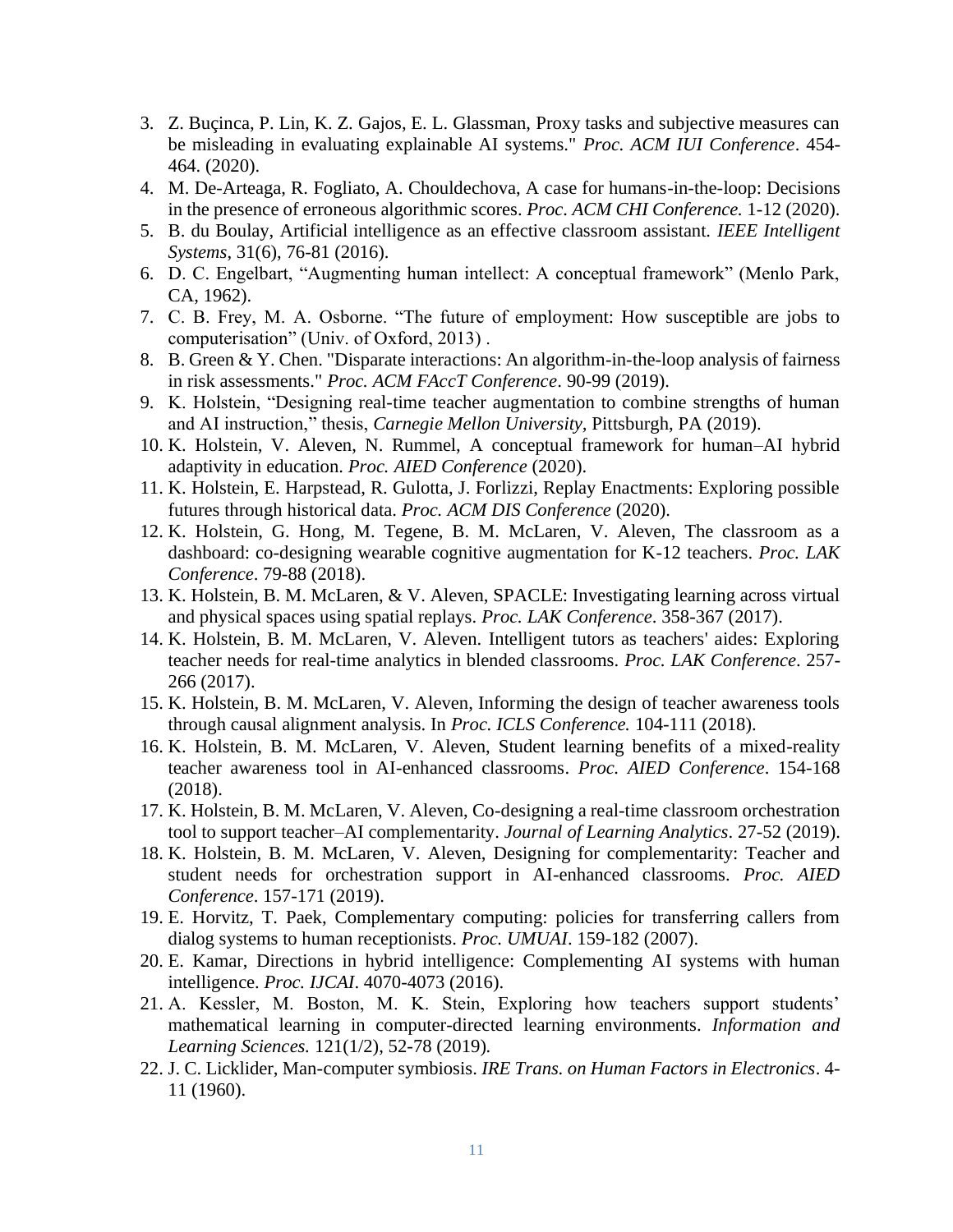- 23. B. Lubars & C. Tan, Ask not what AI can do, but what AI should do: Towards a framework of task delegability. *Proc. NeurIPS*. 57-67 (2019).
- 24. E. Lurie & D. K. Mulligan, Crowdworkers are not judges: Rethinking crowdsourced vignette studies as a risk assessment evaluation technique. [http://fair](http://fair-ai.owlstown.com/publications/1434)[ai.owlstown.com/publications/1434](http://fair-ai.owlstown.com/publications/1434) (2020).
- 25. R. Martinez-Maldonado, J. Kay, K. Yacef, M. T. Edbauer, Y. Dimitriadis, MTClassroom and MTDashboard: Supporting analysis of teacher attention in an orchestrated multitabletop classroom. In *Proc. CSCL Conference*. 320-327 (2013).
- 26. R. Martinez-Maldonado, A. Pardo, N. Mirriahi, K. Yacef, J. Kay, & A. Clayphan, The LATUX workflow: Designing and deploying awareness tools in technology-enabled learning settings. In *Proc. LAK Conference*. 1-10 (2015).
- 27. W. L. Miller, R. S. Baker, M. J. Labrum, K. Petsche, Y. H. Liu, A. Z. Wagner, Automated detection of proactive remediation by teachers in Reasoning Mind classrooms. In *Proc. LAK Conference*. 290-294 (2015).
- 28. B. N. Patel, L. Rosenberg, G. Willcox, D. Baltaxe, M. Lyons, J. Irvin, P. Rajpurkar et al. Human–machine partnership with artificial intelligence for chest radiograph diagnosis. *NPJ Digital Medicine*. 1-10 (2019).
- 29. F. Poursabzi-Sangdeh *et al.* Manipulating and measuring model interpretability. In *Proc. ACM CHI Conference*. 1-52 (2021).
- 30. J. Reich, M. Ito, "From good intentions to real outcomes: Equity by design in learning technologies," (Digital Media and Learning Research Hub, 2017).
- 31. S. Ritter, M. Yudelson, S. E. Fancsali, S. R. Berman, How mastery learning works at scale. In *Proc. ACM Learning@ Scale Conference*. 71-79 (2016).
- 32. M. J. Rodriguez Triana, L. P. Prieto Santos, A. Vozniuk, M. Shirvani Boroujeni, B. A. Schwendimann, A. C. Holzer, D. Gillet, Monitoring, awareness and reflection in blended technology enhanced learning: A systematic review. *International Journal of Technology Enhanced Learning*. 126-150 (2017).
- 33. J. W. Schofield, R. Eurich-Fulcer, C. L. Britt, Teachers, computer tutors, and teaching: The artificially intelligent tutor as an agent for classroom change. *American Educational Research Journal*. 31(3), 579-607 (1994).
- 34. J. B. Stang, I. Roll, Interactions between teaching assistants and students boost engagement in physics labs. *Phys. Review Special Topics – Physics Education Research*. 10(2), 020117 (2014).
- 35. S. Tan *et al.*,<https://arxiv.org/abs/1808.09123> (2018)*.*
- 36. B. Wilder *et al.*,<https://arxiv.org/abs/2005.00582> (2020)*.*
- 37. K. Yacef, Intelligent teaching assistant systems. In *Proc. Conference on Computers in Education*. 136-140 (2002).
- 38. Q. Yang, A. Steinfeld, C. Rosé, J. Zimmerman, Re-examining whether, why, and how human-AI interaction is uniquely difficult to design. In *Proc. ACM CHI Conference*. 1-13 (2020).
- 39. Q. Yang, A. Steinfeld, J. Zimmerman, Unremarkable AI: Fitting intelligent decision support into critical, clinical decision-making processes. In *Proc. ACM CHI Conference*. 1-11 (2019).